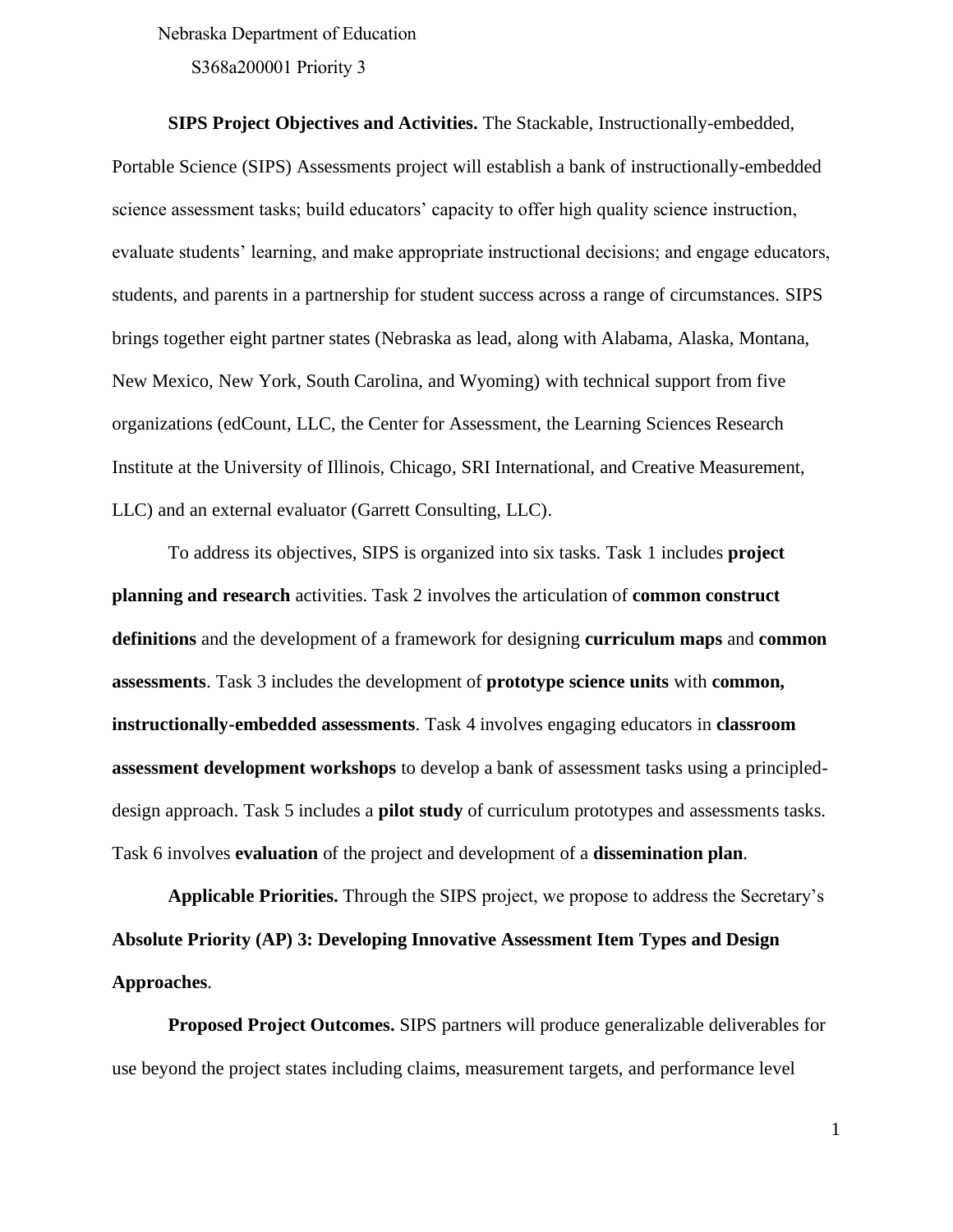#### S368a200001 Priority 3

descriptors; end-of-year/course and quarterly student profiles and progressions; curricular alignment tools; curriculum unit templates; instructionally-embedded common assessment tasks; year-long model courses aligned to phenomena and NGSS thematic or topics bundles; process guides articulating the design approach and process; and quarterly reports, annual reports, and a culminating project report.

**Number of Participants to be Served.** The SIPS project will directly involve key state and local education agency staff, approximately 64 educators, and hundreds of students from the eight participating states. The eight SIPS states serve nearly 800,000 students in our target grades 5 and 8. SIPS will generate widely applicable tools and resources for use and dissemination beyond the participating states and classrooms.

**Number and Location of Proposed Sites.** Project activities will be conducted virtually as well as on-site (in years 2 and 3, if possible) at local school districts and state education agencies within the eight partner states.

**How the Absolute Priorities are Addressed by the Project.** The SIPS project will address **AP3a** (*Development of Innovative Item Types*) by using principled-assessment design methodologies to develop innovative three-dimensional performance tasks. SIPS will address **AP3b** (*Development of a Modular Assessment Approach*) by establishing a bank of stackable, instructionally-embedded, portable science assessment tasks. We will address **AP3c** (*Development of a Dissemination Plan*) by developing a dissemination plan to document project processes and outcomes and to share lessons learned and best practices for employing a modular assessment approach.

In addition, SIPS is designed to address all four of the Secretary's Competitive Preference Priorities.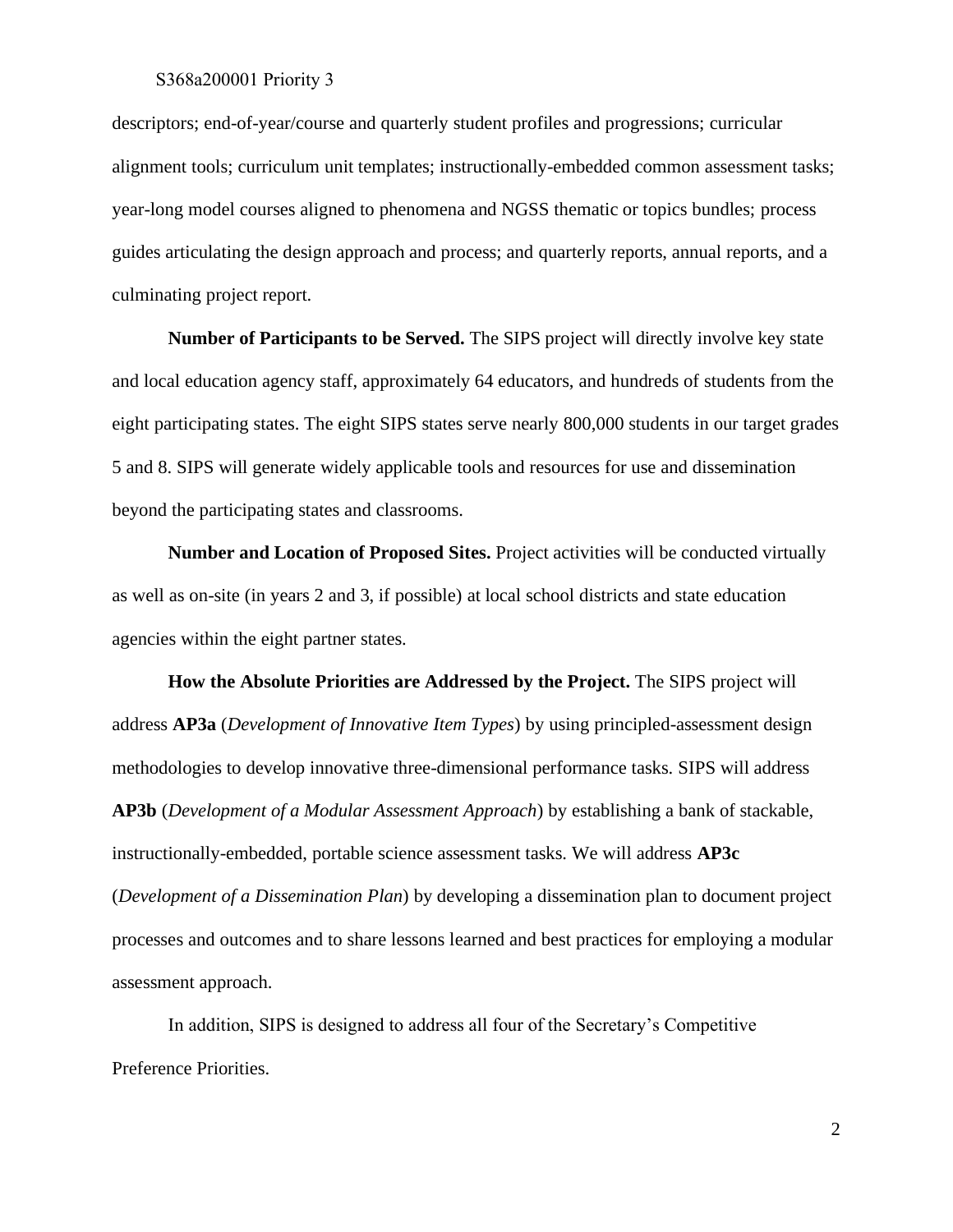#### Hawai'i Department of Education

S368a200002 Priority 2

#### **PART 3: PROJECT ABSTRACT**

**Project Objectives and Activities:** The overarching goals, specific objectives and measurable outcomes specified for the proposed project are coherent with a broader theory of action guiding HIDOE in pursuing IADA flexibility. This innovative assessment program, or **Hawaiʽi Comprehensive Assessment Program (HICAP)**, is intended to enable all students to leave high school prepared for post-secondary success in college or a career through increased student learning and improved teaching.

The HIDOE intends for HICAP to work as a balanced statewide assessment system that meets federal accountability requirements, while also inspiring teachers and students to engage in deeper teaching and learning practices. HICAP contains two parts: (1) Smarter Balanced shortened summative computer-adaptive test and (2) classroom-based assessments, including common performance tasks, created by Hawai´i educators and implemented across Hawai´i classrooms. HICAP is a comprehensive effort to improve teaching and learning and support rigorous academic standards for students. **This proposed Competitive Grants for State Assessment (CGSA) project supports the classroom-based assessment element of this comprehensive effort.** 

The proposed project has two main objectives: (1) **build professional capacity of Hawai'i educators** around the design, implementation, and use of common performance tasks in grades 3-8 and 11 English language arts and mathematics; and (2) **build HIDOE project management capacity** to scale-up high-quality common performance assessment design and implementation across grades 3-8 and high school English language arts and mathematics.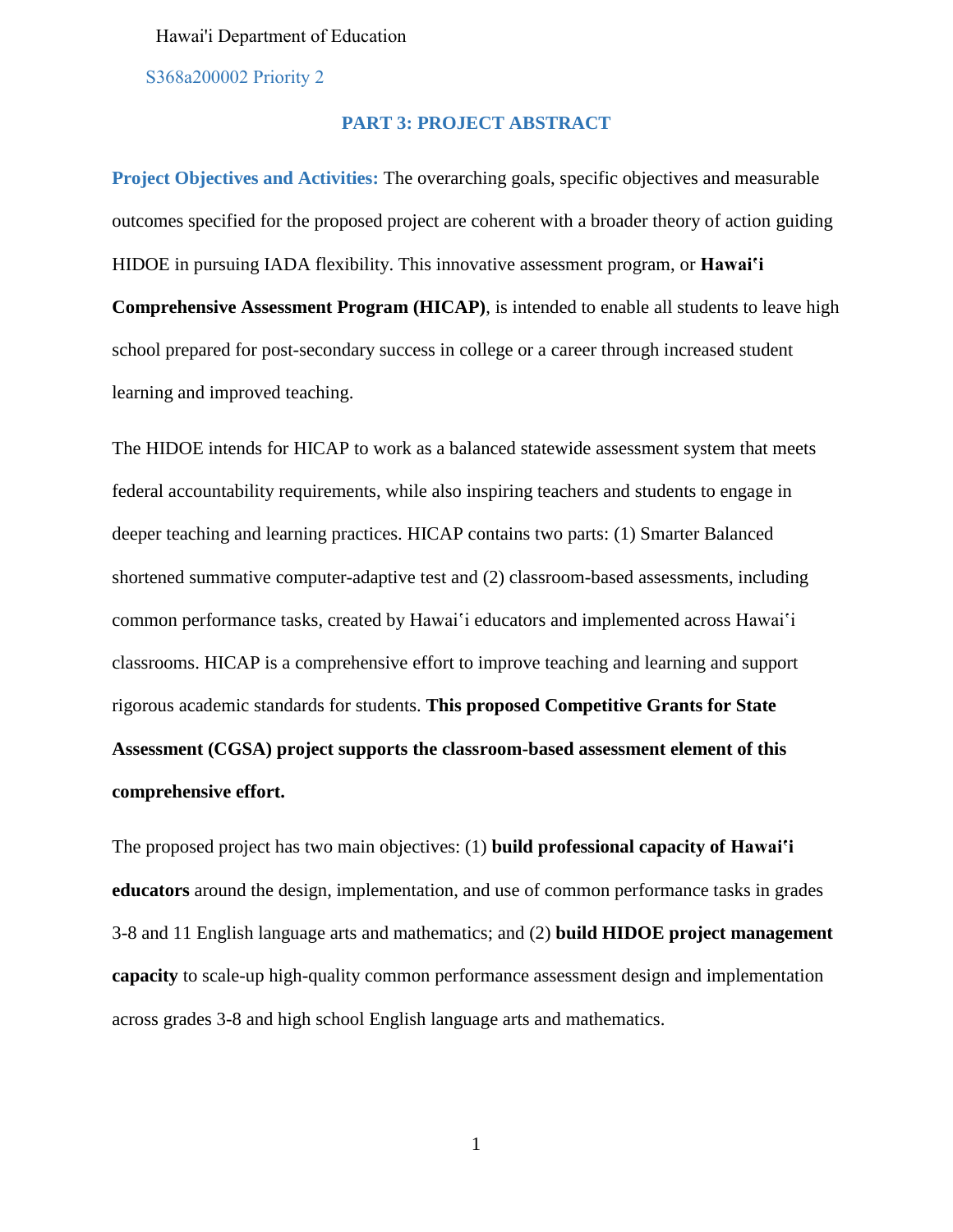**Proposed Project Outcomes:** The proposed project will result in at least three outcomes by the end of the 18-month planning grant: (1) **common performance task scaling plans**; (2) **common performance task technical documentation and resource library**; and (3) **common performance task bank**.

**Number of Participants to be Served:** Year 1 (2020-21 school year)—approximately 40 pilot schools, 100 teachers, and 4,000 students (Gr 4 ELA/Gr 8 Math). Year 2 (2021-22 school year)—approximately 50 pilot schools, 200 teachers, and 10,000 students (Gr 5 & 8 ELA; Gr 4  $& 11$  Math). The subset of participants in both years will be geographically and demographically representative of Hawai'i's public schools and the ethnic diversity of its public school students.

**Number and Location of Proposed Sites***:* Hawaiʽi is a single SEA/LEA. The HIDOE is actively recruiting schools to participate in the proposed project. Demographic information on 38 anticipated pilot schools currently committed to participate in Year 1 is in Appendix A.

**Absolute Priorities Addressed by the Project:** The proposed project addresses *Absolute Priority 2: Planning to Apply for the IADA* as the HIDOE plans to resubmit for flexibility under the IADA. Hawaiʽi's approach to innovative assessments in terms of the subjects and grades the HIDOE anticipates addressing, the proposed assessment design, proposed use of common performance tasks, and other relevant features are described in detail in the narrative section of this application. The use of funds for the proposed project will be used to carry out activities (e)—Measuring student academic achievement using multiple measures of student academic achievement from multiple sources; and (f)*—*Evaluating student academic achievement through the development of comprehensive academic assessment instructions—namely, complex performance assessments—that measure the depth of student performance relative to Hawaiʻi's adopted content standards.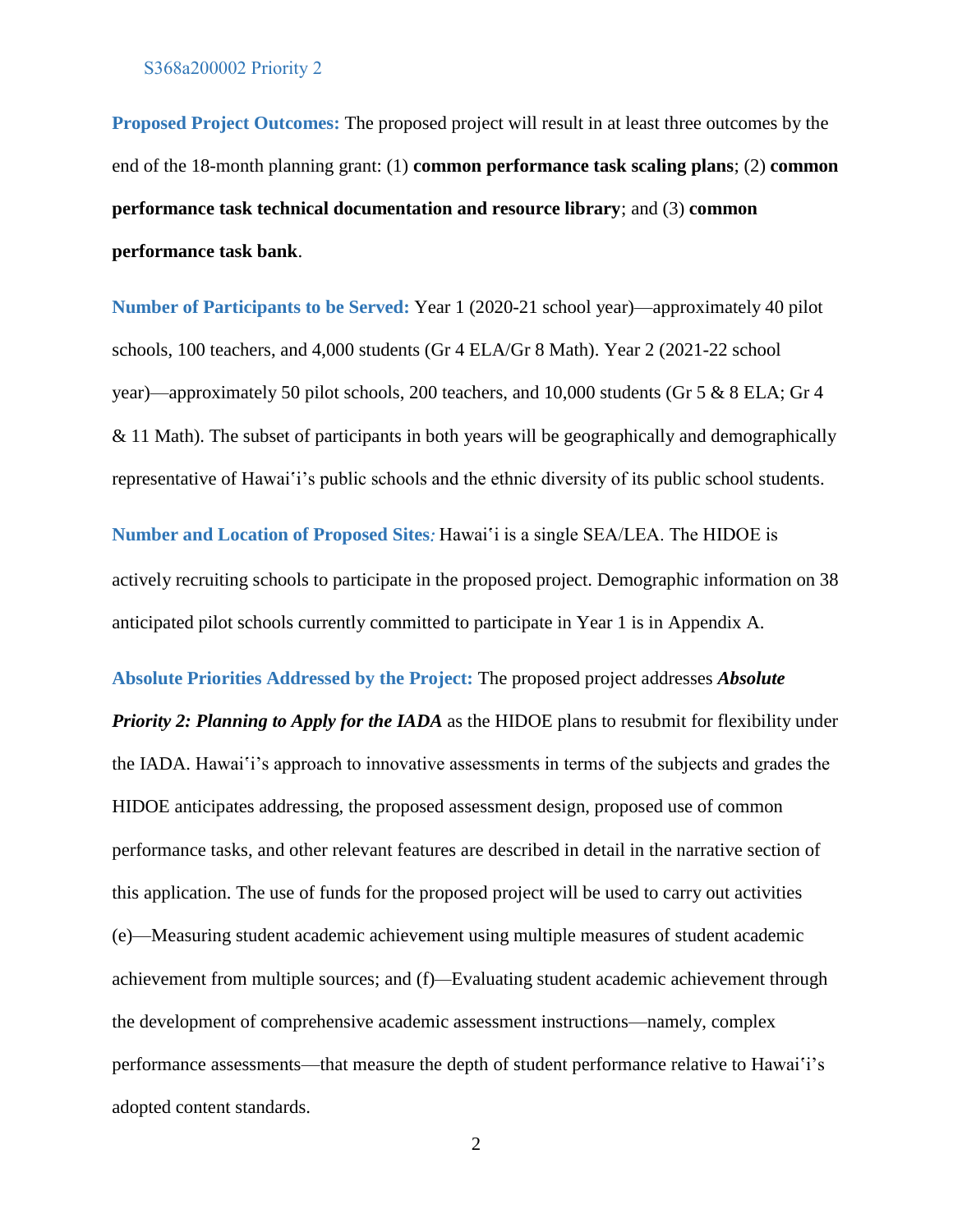S368a200003 Priority 1

**Louisiana Department of Education |** Application for New Grants Under the Competitive Grants for State Assessment Program (CGSA) CFDA 84.368A **Project Abstract** 

**\_\_\_\_\_\_\_\_\_\_\_\_\_\_\_\_\_\_\_\_\_\_\_\_\_\_\_\_\_\_\_\_\_\_\_\_\_\_\_\_\_\_\_\_\_\_\_\_\_\_\_\_\_\_\_\_\_\_\_\_\_\_\_\_\_\_\_\_\_\_\_\_\_\_** 

#### **Applicable Priority**

*Absolute Priority 1: Implementing the Innovative Assessment Demonstration Authority (IADA).*

Louisiana was approved for IADA in 2018.

### **Overview**

The Louisiana Department of Education (LDOE) is using the Innovative Assessment Demonstration Authority (IADA) to establish and operate an innovative assessment system that seeks to end skills-based test prep as a mode of pedagogy in English language arts (ELA). Built from the Louisiana State Standards and aligned to high-quality curriculum, the summative through-course assessments include end-of-unit tests so that students' mastery of the standards may be assessed using complex tasks that leverage the knowledge students have recently acquired from their classroom lessons. At the end of the IADA demonstration period, the goal is for every student in Louisiana to have the opportunity to take a LEAP 2025 assessment format that best matches the curriculum their teachers use and the instruction they receive on a daily basis. Thus far, Louisiana has piloted items in grades 6-8 for an assessment aligned to the ELA Guidebooks, which is the most widely used curriculum in the state. (The grade 7 assessment was scheduled to be operational in 2019-2020, but the final administration window was canceled due to Covid-19.)

With overwhelming support from pilot participants in middle school, LDOE believes there is a strong foundation for scaling the assessment to elementary grades. Therefore, Louisiana is seeking funding under the Competitive Grants for State Assessment Program specifically to expand its summative through-course assessment to grades 3-5.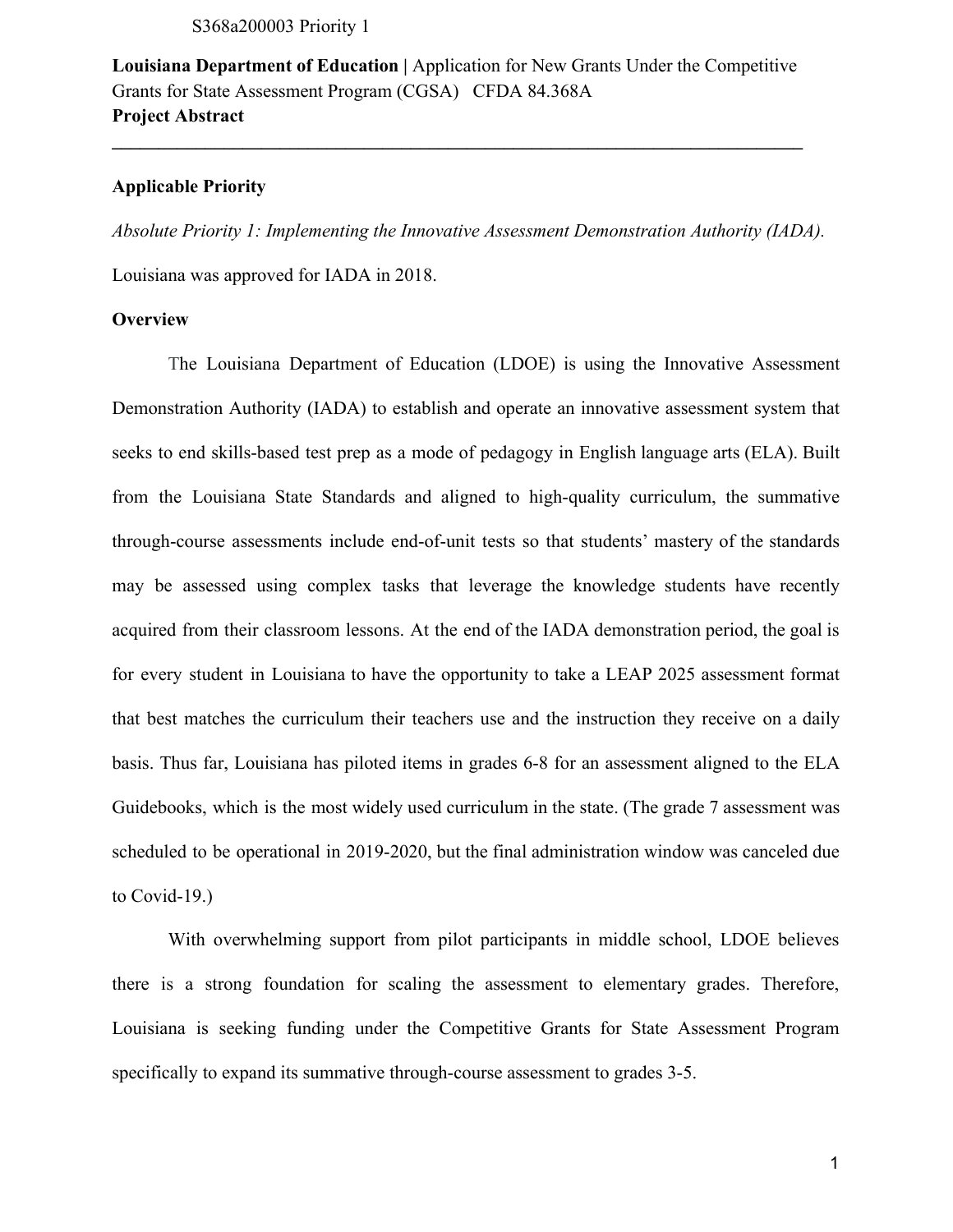S368a200003 Priority 1

**Louisiana Department of Education |** Application for New Grants Under the Competitive Grants for State Assessment Program (CGSA) CFDA 84.368A **Project Abstract** 

**\_\_\_\_\_\_\_\_\_\_\_\_\_\_\_\_\_\_\_\_\_\_\_\_\_\_\_\_\_\_\_\_\_\_\_\_\_\_\_\_\_\_\_\_\_\_\_\_\_\_\_\_\_\_\_\_\_\_\_\_\_\_\_\_\_\_\_\_\_\_\_\_\_\_** 

## **CGSA Project Goal: 100% of eligible students in grades 3-5 take a curriculum-aligned**

## **ELA assessment by Year 2 of operational testing (Year 4 of the grant).**

#### *Project Objectives*

To reach the goal stated above, LDOE will achieve the following measurable objectives:

- 1. Develop the Guidebooks-aligned, summative through-course assessment for operational administration in grades 3-5 in 2022-2023 (Year 3 of the grant).
- 2. Increase the share of Guidebooks curriculum users participating in the innovative assessment to 100% by 2023-2024 (Year 4 of the grant).
- 3. Support at least one other high-quality ELA publisher to develop their own summative through-course assessment for grades 3-5.
- 4. Ensure 100% of teachers participating in the innovative assessment have access to curriculum-aligned professional development.

### *Project Outcomes*

Through the proposed objectives and the activities outlined in this proposal, the project will achieve the following measurable outcomes by the end of the grant period:

- 1. 100% of students participating in the innovative assessment will receive content-rich, standards-aligned ELA instruction.
- 2. The number of economically-disadvantaged students, English learners, and students with disabilities achieving Mastery and above on the state's ELA assessment in grades 3-5 will increase 20%.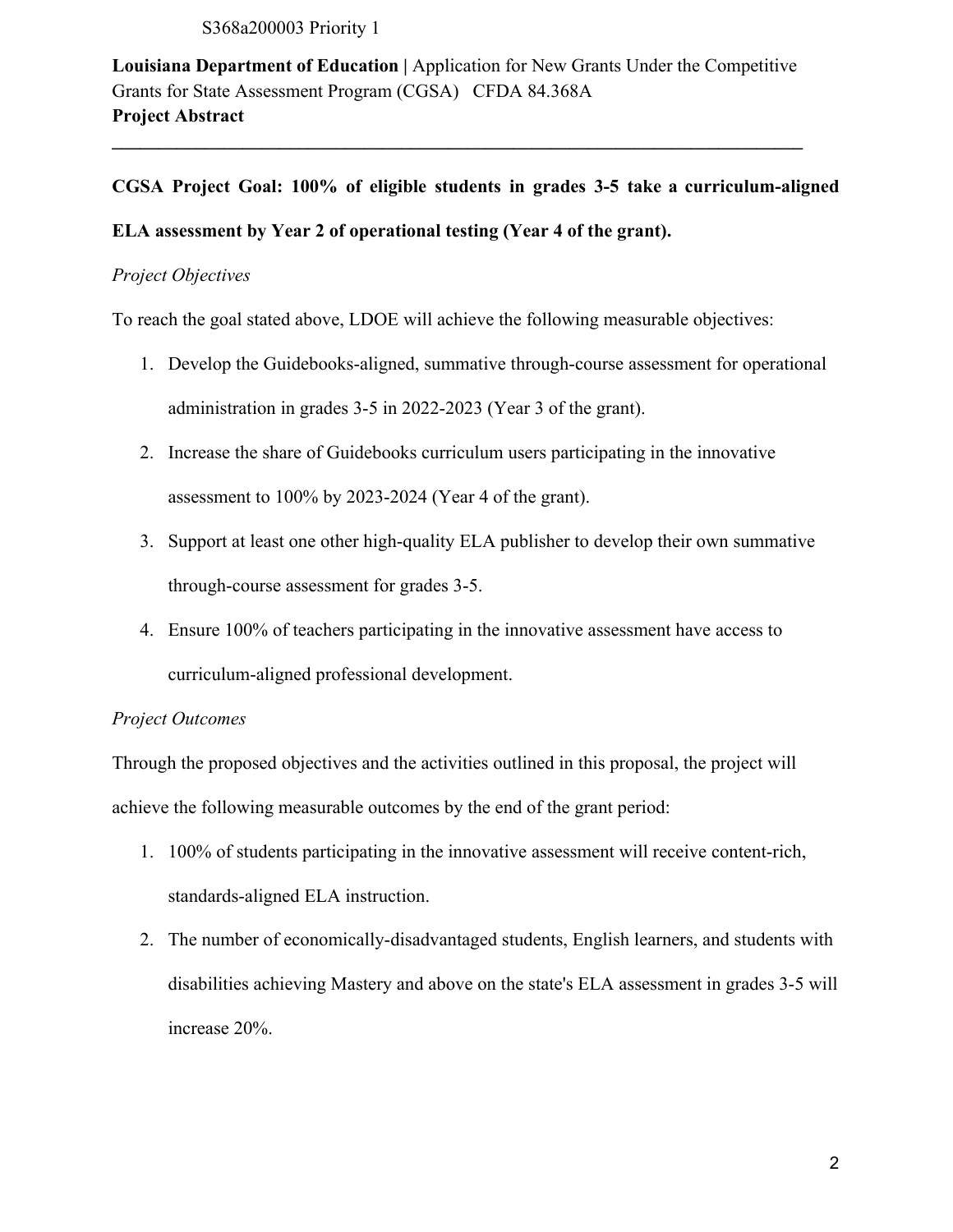Massachusetts Department of Elementary and Secondary Education

# S368a200004 Priority 1

# Part 3: Two-Page Project Abstract

Massachusetts is applying for the Competitive Grants for State Assessments (CGSA) opportunity under Absolute Priority 1 to support the implementation of the state's approved IADA plan. Under this project, Massachusetts will: (1) develop an innovative science test that uses computer-simulated, authentic performance tasks to measure students' mastery of science knowledge and practices and (2) provide professional development and support to participating schools on practices for deeper learning.

While Massachusetts's overall student outcomes lead the nation, we recognize that some students, especially those historically marginalized (i.e., students of color, students with disabilities, and ELs), continue to be underserved by our education system. We believe that the current system of high standards and rigorous assessments has contributed to Massachusetts's top performance on NAEP (National Assessment for Educational Progress) and improved graduation rates, but it has also had unintended negative consequences.

We commonly hear feedback from teachers, especially those working in schools with high levels of poverty, that it is difficult to cover all the standards when so much time is dedicated to formative assessment and preparation for MCAS (Massachusetts Comprehensive Assessments System). While standards-based instruction and data use are powerful approaches and used effectively in many districts, teachers have seen these concepts become distorted into an emphasis on coverage and test scores that deprives students of high-quality learning experiences. Our path forward requires that we support deep learning for all students that is rigorous, relevant and engaging.

As we work to promote deeper teaching and learning, we will need a context of state assessment and accountability that is aligned. We have begun work on a new, innovative assessment, and this grant will enable us to accelerate and deepen our work. In early 2020, we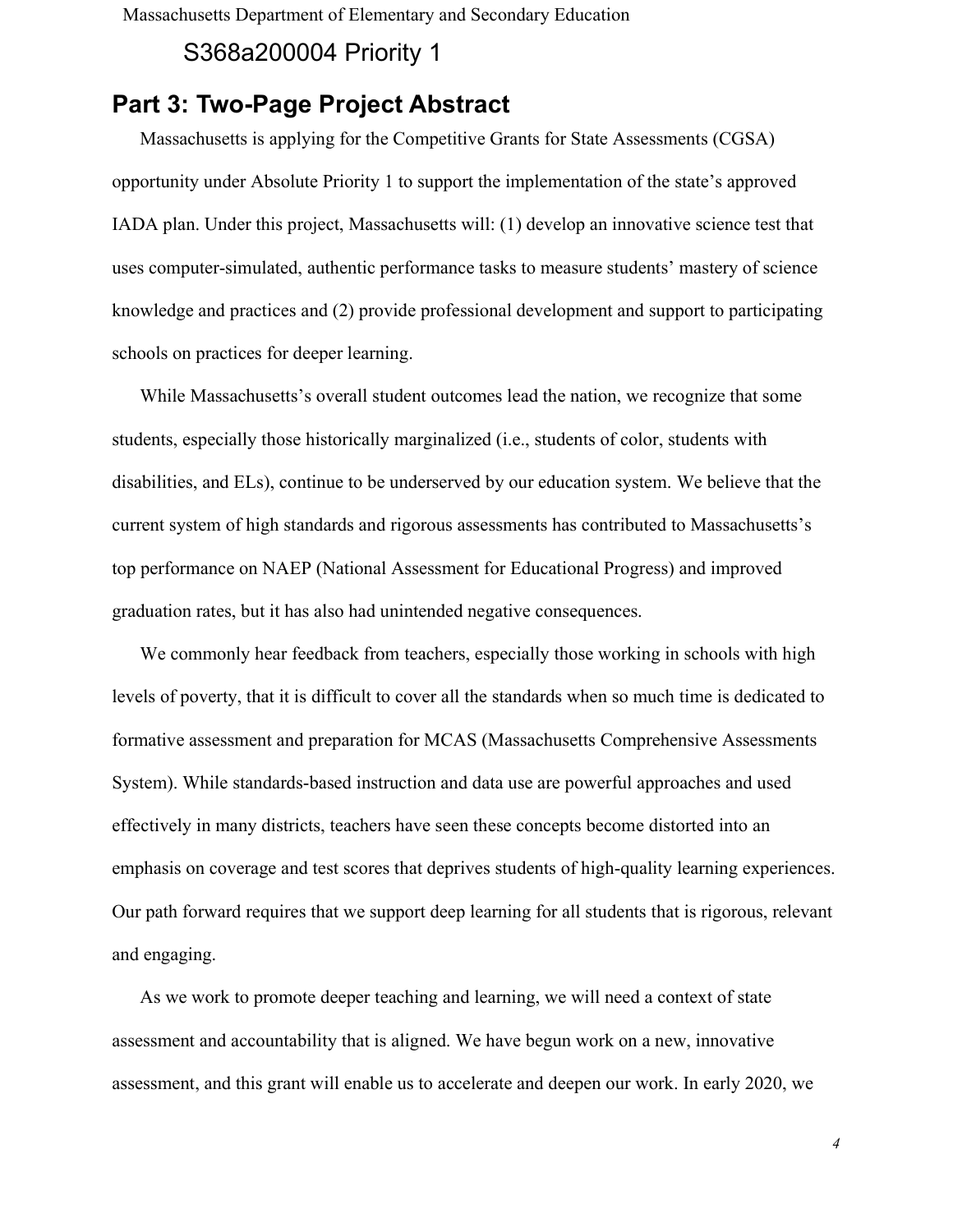#### S368a200004 Priority 1

applied and received approval for the Innovative Assessment Demonstration Authority (IADA), with a proposal to create a new assessment for Science and Technology/Engineering (STE). The innovative assessment will feature more in-depth, computer-based performance tasks in which students engage with simulations of authentic scientific phenomena via deep application of both science knowledge and practices.

DESE has contracted with top experts in science instruction and assessment from WestEd, Pearson and Concord Consortium to create performance tasks for a May 2021 pilot, using cycles of rapid prototyping with input from teachers and students. We have multiple goals for this assessment: to serve as a model of deeper learning tasks and illustrate the desired shift in classroom instruction; to measure more of what matters, potentially including mastery of science practices or  $21<sup>st</sup>$ -century skills; to be more engaging and relevant for students; to create more equitable opportunities for all students to demonstrate what they know and are able to do.

We plan to support schools taking part in the assessment pilot with professional development and tools in partnership with the state's science curriculum team and the Kaleidoscope Collective for Learning (a closely related initiative working with demographically representative cohort of schools to further refine the state's model of deeper learning). Professional development will focus on three areas: deeper learning, high-quality science instruction, and assessment literacy.

Throughout this work, we must keep our central goal at the forefront: bringing about greater equity for students in Massachusetts. We have already built a diverse team of state leaders for this work and a broad coalition of stakeholder groups, schools, districts, and charter management organizations. As we develop the innovative assessment and supportive professional development, we will draw on their expertise and perspectives to ensure that we create culturally relevant materials and instructional practices with equitable access, so that we make an impact for the students who need this change the most.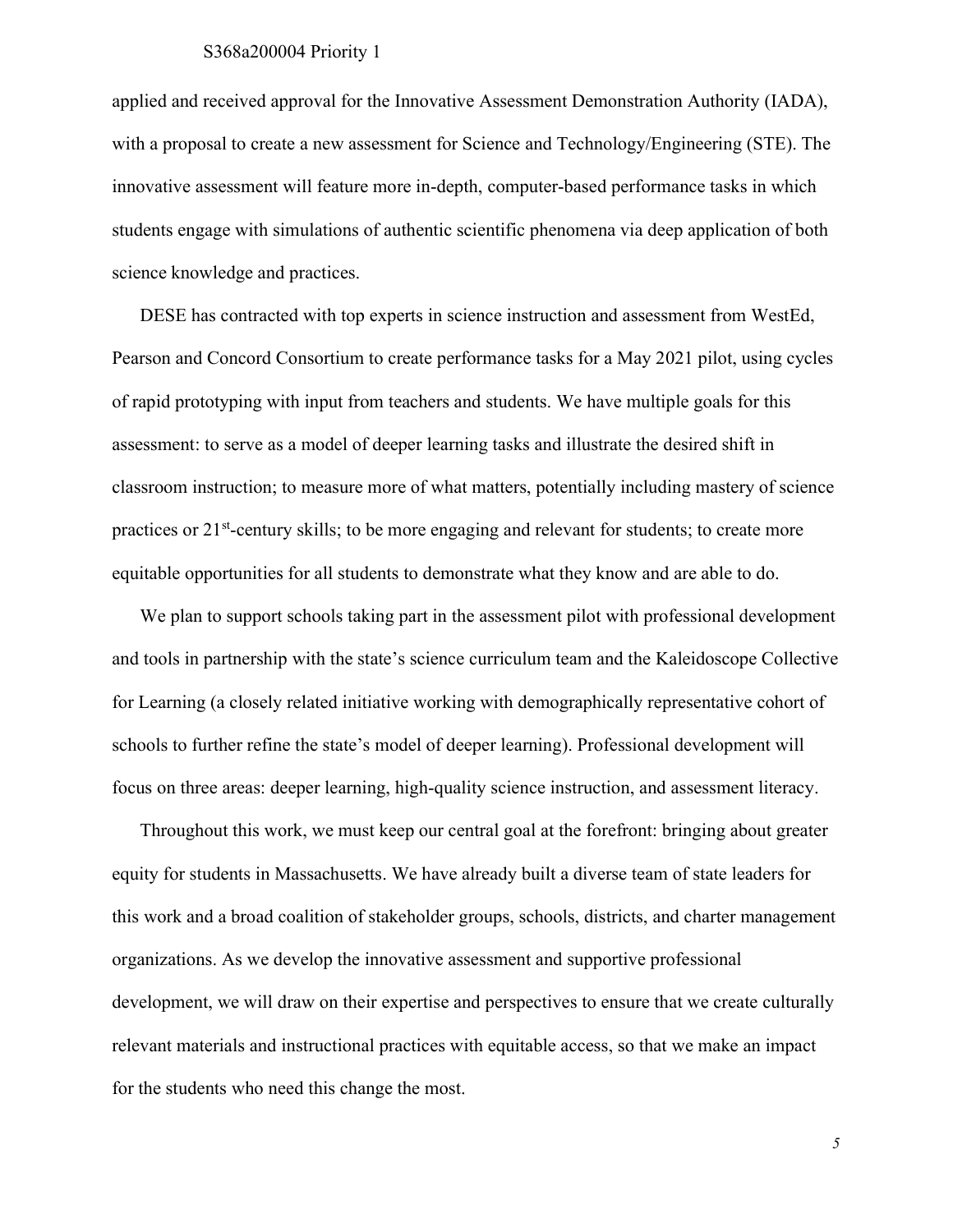S368a200008 Priority 3 Texas Education Agency

# **Texas Through-Year Assessment Pilot: Texas Plan for the Competitive Grants for State Assessments (CGSA) Program - Abstract**

Texas currently educates a diverse 5.4 million students annually, with around 3.5 million students taking the summative STAAR exam. Over the last decade, the state has added approximately 770,000 students, with roughly 80% of those new students classified as low income and nearly 40% considered as English learners. These students, as well as all Texas students, deserve assessments that provide timely and meaningful information on their mastery of academic standards to drive instructional decision-making.

Current summative assessment models nation-wide provide student assessment data once at the end of the school year. The Texas assessment program currently provides students, parents, and educators with reliable and valid assessments to measure progress and growth. Although this data is useful for making end-of-year instructional decisions and providing information to educators and parents on student learning and progress, the data does not currently inform instructional decision-making throughout the year. In 2019, the Texas Legislature passed House Bill 3906 calling for the development and pilot of an integrative formative assessment to potentially replace the current summative assessment. This would more quickly address instructional gaps by providing detailed and timely data throughout the school year and multiple opportunities for students to demonstrate proficiency, while allowing for more rapid measurement of learning loss due to instructional disruptions such as COVID-19.

Under Absolute Priority 3(b), the Texas Education Agency (TEA) will create a Through-Year Assessment Pilot consisting of modular assessments that provide timely feedback to educators and parents while creating a valid, reliable, and fair summative assessment of individual students. The design of the pilot will align with elements that are most important to